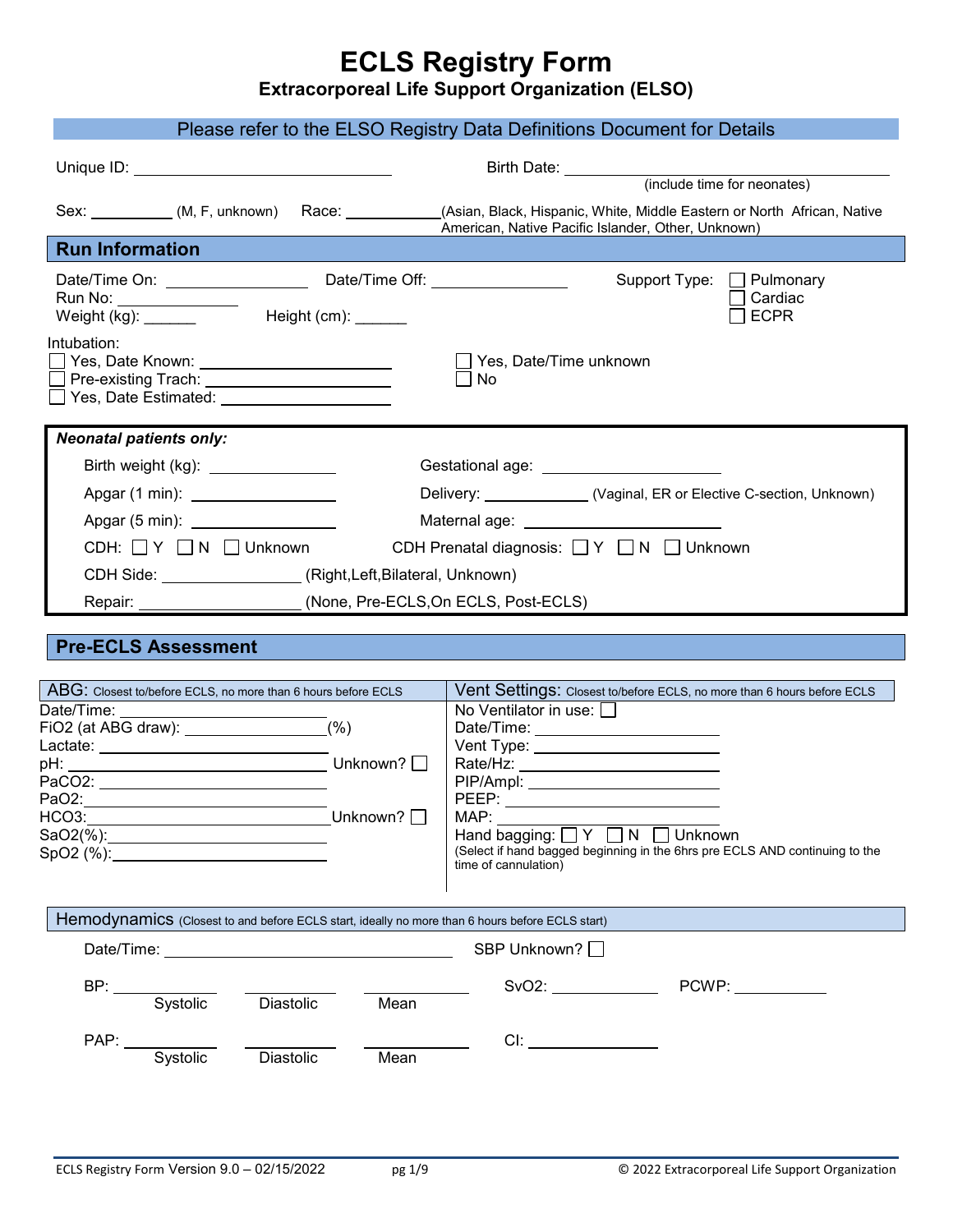| <b>Pre ECLS Support</b>                                                                                                                                                                                                                                                    |             |  |  |  |  |
|----------------------------------------------------------------------------------------------------------------------------------------------------------------------------------------------------------------------------------------------------------------------------|-------------|--|--|--|--|
| Hospital Admit Date/Time:                                                                                                                                                                                                                                                  |             |  |  |  |  |
| Transported on ECMO<br>Transported not on ECMO<br>Not Transported<br>Unknown                                                                                                                                                                                               |             |  |  |  |  |
| ELSO Center?<br>Non ELSO Center?<br>Center Name:                                                                                                                                                                                                                           |             |  |  |  |  |
| If the patient was transferred on ECMO, enter the ECLS Start Date/Time as the time that your Center assumed care for the patient<br>Select of an ELSO Center will allow either entering ELSO Center Number or typing name of Center. Non-ELSO Center is a free text field. |             |  |  |  |  |
| Pre-ECLS cardiac arrest?<br>Unknown<br>Bridge to transplant?<br>Unknown                                                                                                                                                                                                    |             |  |  |  |  |
| Is Trauma the underlying reason for ECLS?<br>Unknown<br>N                                                                                                                                                                                                                  |             |  |  |  |  |
| Mechanical Cardiac Support (Select those used or in place within 24 hours pre ECLS)                                                                                                                                                                                        |             |  |  |  |  |
| <b>Berlin Heart</b><br><b>BiVAD</b><br>Cardiopulmonary bypass (CPB)<br>Intra-aortic balloon<br><b>LVAD</b><br>Cardiac pacemaker<br><b>RVAD</b><br>Perc Ventricular Assist Device                                                                                           |             |  |  |  |  |
| Renal, Pulmonary and Other Support (Select those used or in place within 24 hours pre ECLS)                                                                                                                                                                                |             |  |  |  |  |
| Inhaled Anesthetic   Inhaled Epoprostenol (>6 hours)   Inhaled NO (>6 hours)   Liquid ventilation  <br>Plasmapheresis<br>Prone Positioning (>16 hours)   Renal Replacement Therapy   Surfactant<br>Therapuetic Hypothermia < 35 degrees C                                  |             |  |  |  |  |
| Medications Excluding Vasoactives (Select those used or in place within 24 hours pre ECLS)                                                                                                                                                                                 |             |  |  |  |  |
| IV Bicarbonate<br>Epoprostenol (all synthetic prostacyclin analogues)   Narcotics<br>Alprostadil<br>Neuromuscular blockers<br>Sildenafil<br><b>Systemic Steriods</b><br><b>THAM</b>                                                                                        |             |  |  |  |  |
| Vasoactive Infusions (Select those used within 24 hours AND continuously for 6 hours pre ECLS)                                                                                                                                                                             |             |  |  |  |  |
| Dobutamine<br>Enoximone<br>Epinephrine<br>Esmolol<br>Levosimendan<br>Dopamine<br>Metaraminol<br>Metoprolol<br>Phenylephrine<br>Nicardipine<br>Nitroglycerin<br>Nitroprusside<br>Norepinephrine<br>  Tolazoline<br>Milrinone                                                | Vasopressin |  |  |  |  |
| <b>ECLS Assessment</b>                                                                                                                                                                                                                                                     |             |  |  |  |  |
|                                                                                                                                                                                                                                                                            |             |  |  |  |  |
| <b>Arterial Blood Gas</b><br><b>Ventilator Settings</b><br>Closest to 24 hours after ECLS start, but no less than 18 hours and not more than 30 hours after ECLS start                                                                                                     |             |  |  |  |  |
| Date/Time:<br>No Ventilator in use: $\Box$                                                                                                                                                                                                                                 |             |  |  |  |  |
| Date/Time: _________________________<br>Vent Type: Vent Type:                                                                                                                                                                                                              |             |  |  |  |  |
| pH: Unknown? 0                                                                                                                                                                                                                                                             |             |  |  |  |  |
| PaCO2: __________________________<br>PIP/Ampl: __________________________                                                                                                                                                                                                  |             |  |  |  |  |
| PEEP: __________________________<br>HCO3:_________________ <del>___________</del> _Unknown? □                                                                                                                                                                              |             |  |  |  |  |
| MAP: $\Box$<br>Hand bagging: $\Box Y$ $\Box N$ $\Box$ Unknown                                                                                                                                                                                                              |             |  |  |  |  |
|                                                                                                                                                                                                                                                                            |             |  |  |  |  |
| Hemodynamics Closest to 24 hours after ECLS start, but no less than 18 hours and not more than 30 hours after ECLS start                                                                                                                                                   |             |  |  |  |  |
| Unknown (Select option if SBP/DBP is unavailable or unknown)                                                                                                                                                                                                               |             |  |  |  |  |
| BP:<br>Systolic –<br>Diastolic<br>Mean                                                                                                                                                                                                                                     |             |  |  |  |  |
|                                                                                                                                                                                                                                                                            |             |  |  |  |  |
| PAP: Systolic<br>Cl:<br>Diastolic<br>Mean                                                                                                                                                                                                                                  |             |  |  |  |  |
| Blood Pump Flow Rates (L/min)                                                                                                                                                                                                                                              |             |  |  |  |  |
| Pump flow at 4 hours: ________________                                                                                                                                                                                                                                     |             |  |  |  |  |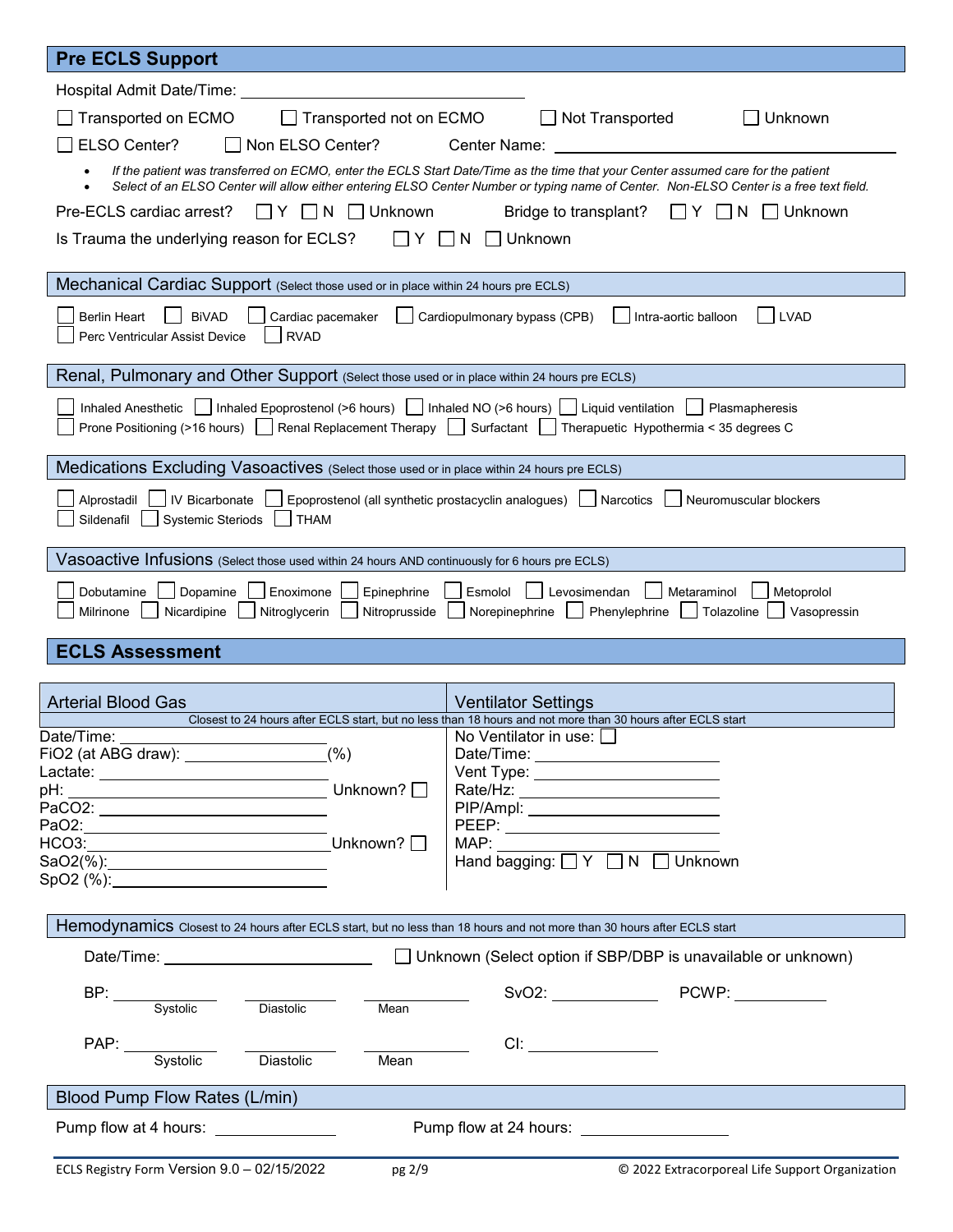| <b>ECLS Care</b>                                                                                                               |                                                                                   |                                                          |                                                                                                                  |                                               |            |
|--------------------------------------------------------------------------------------------------------------------------------|-----------------------------------------------------------------------------------|----------------------------------------------------------|------------------------------------------------------------------------------------------------------------------|-----------------------------------------------|------------|
| Unit Where Majority of ECLS Care Received                                                                                      |                                                                                   |                                                          |                                                                                                                  |                                               |            |
| Adult Medicine ICU   Adult Surgical ICU   Adult Cardiac ICU   Adult Cardiovascular ICU   ECLS ICU   Emergency Dept.   Burn ICU |                                                                                   |                                                          |                                                                                                                  |                                               |            |
| Mixed ICU                                                                                                                      |                                                                                   |                                                          | Neonatal ICU   Pediatric ICU   Pediatric Cardiac ICU   Operating Room/Cath Lab → Initiated for procedure? Yes No |                                               |            |
| <b>Nutrition and Mobility</b>                                                                                                  |                                                                                   |                                                          |                                                                                                                  |                                               |            |
| Enteral Feeding Date/Time (started and continued for at least 2 days)                                                          |                                                                                   |                                                          |                                                                                                                  |                                               |            |
| Level of Mobilization at day 7 of ECLS (>8 years)                                                                              |                                                                                   |                                                          | Maximum Level Achieved During ECLS (>8 years)                                                                    |                                               |            |
| 0 Nothing (lying in bed)                                                                                                       |                                                                                   |                                                          | 0 Nothing (lying in bed)                                                                                         |                                               |            |
| 1 Sitting in bed, exercises in bed                                                                                             |                                                                                   |                                                          | 1 Sitting in bed, exercises in bed                                                                               |                                               |            |
| 2 Passively moved to chair (no standing)                                                                                       |                                                                                   |                                                          | 2 Passively moved to chair (no standing)                                                                         |                                               |            |
| 3 Sitting over edge of bed                                                                                                     |                                                                                   |                                                          | 3 Sitting over edge of bed                                                                                       |                                               |            |
| 4 Standing (with or without assist)                                                                                            |                                                                                   |                                                          | 4 Standing (with or without assist)                                                                              |                                               |            |
| 5 Transferring bed to chair                                                                                                    |                                                                                   |                                                          | 5 Transferring bed to chair                                                                                      |                                               |            |
| 6 Marching on spot (at bedside)                                                                                                |                                                                                   |                                                          | 6 Marching on spot (at bedside)                                                                                  |                                               |            |
| 7 Walking with assistance of 2 or more people                                                                                  |                                                                                   |                                                          |                                                                                                                  | 7 Walking with assistance of 2 or more people |            |
| 8 Walking with assistance of 1 person                                                                                          |                                                                                   |                                                          | 8 Walking with assistance of 1 person                                                                            |                                               |            |
| 9 Walking independently with a gail aid                                                                                        |                                                                                   |                                                          | 9 Walking independently with a gail aid                                                                          |                                               |            |
|                                                                                                                                |                                                                                   |                                                          | 10 Walking independently without a gait aid                                                                      |                                               |            |
| 10 Walking independently without a gait aid                                                                                    |                                                                                   |                                                          |                                                                                                                  |                                               |            |
| <b>Mode and Cannulations</b>                                                                                                   |                                                                                   |                                                          |                                                                                                                  |                                               |            |
| <b>Initial Mode of ECLS</b>                                                                                                    |                                                                                   |                                                          |                                                                                                                  |                                               |            |
| <b>ECLS Start Date/Time:</b>                                                                                                   |                                                                                   |                                                          | ECLS/Mode Stop Date/Time:                                                                                        |                                               |            |
| ECLS mode: $\Box$ V-A (Venoarterial) $\Box$ V-V (Venovenous) $\Box$ V-VA (Veno - venoarterial)                                 |                                                                                   |                                                          |                                                                                                                  | $\vert$   A-VCO2R                             |            |
|                                                                                                                                | VV-ECO2R                                                                          | $\Box$ VP (Venopulmonary)                                | $\Box$ Other                                                                                                     |                                               | Unknown    |
|                                                                                                                                |                                                                                   |                                                          |                                                                                                                  |                                               |            |
| Cannulas Placed for the Initial Mode of ECLS                                                                                   | Please see ELSO Registry Data Definitions for specifics                           |                                                          |                                                                                                                  |                                               |            |
|                                                                                                                                | If a manufacturer or model is not listed, please contact RegistrySupport@ELSO.org |                                                          |                                                                                                                  |                                               |            |
|                                                                                                                                | Cannula #1                                                                        | Cannula #2                                               | Cannula #3                                                                                                       | Cannula #4                                    | Cannula #5 |
|                                                                                                                                |                                                                                   | Note: Times will autopopulate with time on and off ECLS. | Only note new date/time for cannulas placed and removed during the run.                                          |                                               |            |
| <b>Start Date/Time</b>                                                                                                         |                                                                                   |                                                          |                                                                                                                  |                                               |            |
| End Date/Time                                                                                                                  |                                                                                   |                                                          |                                                                                                                  |                                               |            |
|                                                                                                                                |                                                                                   |                                                          |                                                                                                                  |                                               |            |
| Manufacturer                                                                                                                   |                                                                                   |                                                          |                                                                                                                  |                                               |            |
| Cannula Model/Size                                                                                                             |                                                                                   |                                                          |                                                                                                                  |                                               |            |
| Pre-Existing?                                                                                                                  |                                                                                   |                                                          |                                                                                                                  |                                               |            |
| Percutaneous?                                                                                                                  |                                                                                   |                                                          |                                                                                                                  |                                               |            |
| Site (Note if Drain Y/N)                                                                                                       |                                                                                   |                                                          |                                                                                                                  |                                               |            |
| Replaced?                                                                                                                      |                                                                                   |                                                          |                                                                                                                  |                                               |            |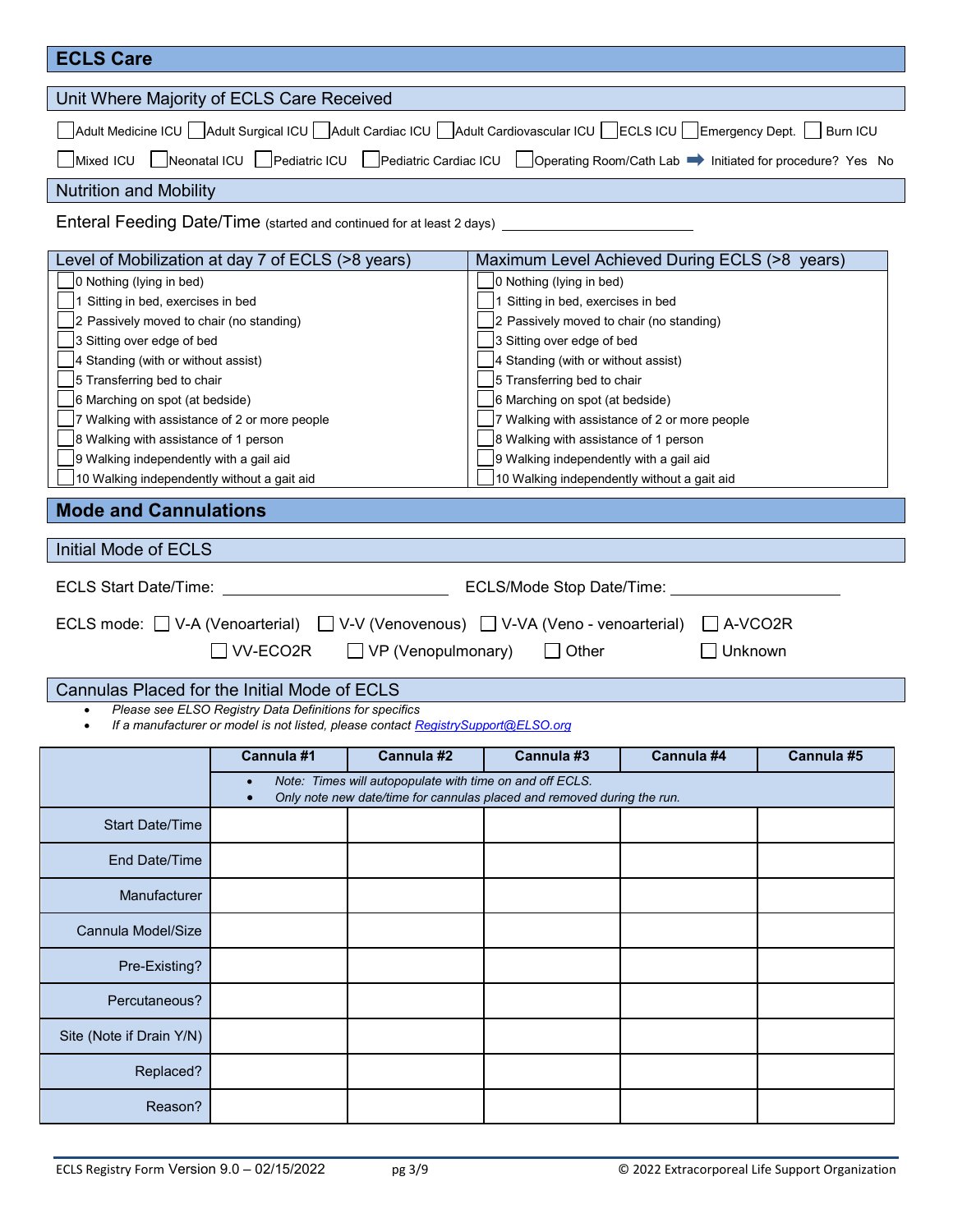**Equipment** 

- *Please see ELSO Registry Data Definitions for specifics*
- *Specific reasons for membrane and pump replacement require a complication to be entered within 4 hours of the equipment exchange, UNLESS ECMO Stop Date/Time or Date/Time of Death is not entered within 4 hours.*

| <b>Membrane Lung</b>          | #1 | #2 | #3 |
|-------------------------------|----|----|----|
| <b>Start Date/Time</b>        |    |    |    |
| End Date/Time                 |    |    |    |
| Manufacturer                  |    |    |    |
| Device                        |    |    |    |
| Concurrent Membrane?          |    |    |    |
| Membrane Replaced?<br>Reason? |    |    |    |
| <b>Blood Pump</b>             | #1 | #2 | #3 |
| <b>Start Date/Time</b>        |    |    |    |
| End Date/Time                 |    |    |    |
| Manufacturer                  |    |    |    |
| Device                        |    |    |    |
| Concurrent Blood Pump?        |    |    |    |
| Pump Replaced?<br>Reason?     |    |    |    |

| <b>Other Equipment</b>        | <b>Manufacturer</b> | <b>Device</b> |
|-------------------------------|---------------------|---------------|
| Heat Exchanger                |                     |               |
| Hemofilter                    |                     |               |
| <b>Temp Regulation Device</b> |                     |               |

| <b>Membrane Lung</b>          | #4 | #5 | #6 |
|-------------------------------|----|----|----|
| Start Date/Time               |    |    |    |
| End Date/Time                 |    |    |    |
| Manufacturer                  |    |    |    |
| Device                        |    |    |    |
| <b>Concurrent Membane?</b>    |    |    |    |
| Membrane Replaced?<br>Reason? |    |    |    |
| <b>Blood Pump</b>             | #4 | #5 | #6 |
| Start Date/Time               |    |    |    |
| End Date/Time                 |    |    |    |
| Manufacturer                  |    |    |    |
| Device                        |    |    |    |
| Concurrent Blood Pump?        |    |    |    |
| Pump Replaced?<br>Reason?     |    |    |    |

| <b>Other Equipment</b>        | <b>Manufacturer</b> | <b>Device</b> |
|-------------------------------|---------------------|---------------|
| Heat Exchanger                |                     |               |
| Hemofilter                    |                     |               |
| <b>Temp Regulation Device</b> |                     |               |

Duplicate this page as required for multiple changes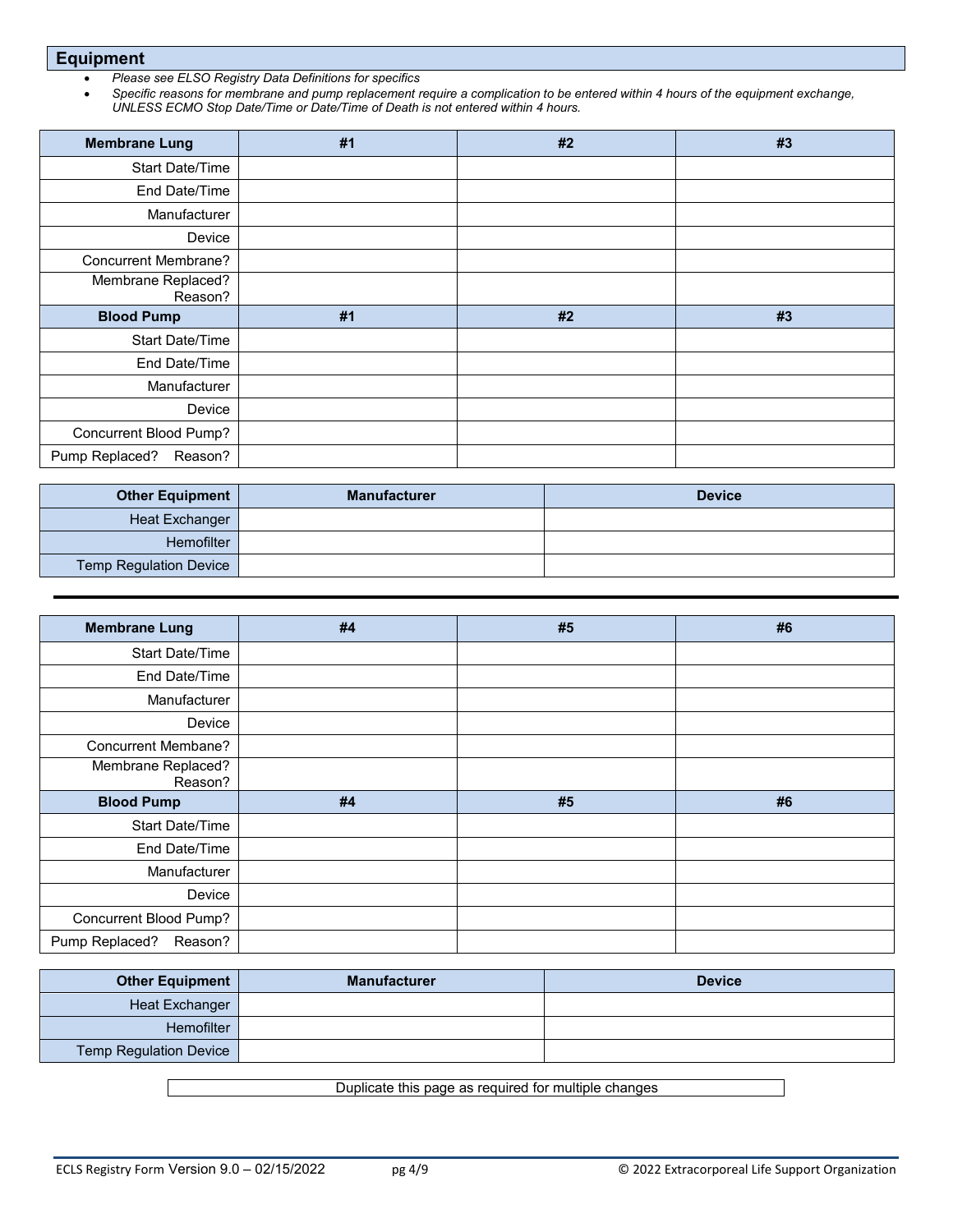| Add New Mode Conversion (this section to be used only for mode conversions - must enter a Stop Date/Time for the initial mode)                                   |            |            |            |            |            |
|------------------------------------------------------------------------------------------------------------------------------------------------------------------|------------|------------|------------|------------|------------|
| <b>ECLS Mode Start Date/Time:</b><br>ECLS Mode Stop Date/Time:                                                                                                   |            |            |            |            |            |
| ECLS mode:     V-A (Venoarterial)<br>V-V (Venovenous)<br>A-VCO2R<br>V-VA (Veno venoarterial)<br>$VP$ (Venopulmonary) $\sqrt{ }$<br>VV-ECCO2R<br>Other<br>Unknown |            |            |            |            |            |
| <b>Cannulas Placed for this Mode of ECLS</b>                                                                                                                     |            |            |            |            |            |
|                                                                                                                                                                  | Cannula #1 | Cannula #2 | Cannula #3 | Cannula #4 | Cannula #5 |
| Note: Times will autopopulate with time on and off ECLS.                                                                                                         |            |            |            |            |            |

|                          |  | $1000$ . Throe film datopopalato film anno on and on EoEo.<br>Only note new date/time for cannulas placed during the run. |  |
|--------------------------|--|---------------------------------------------------------------------------------------------------------------------------|--|
| <b>Start Date/Time</b>   |  |                                                                                                                           |  |
| End Date/Time            |  |                                                                                                                           |  |
| Manufacturer             |  |                                                                                                                           |  |
| Cannula Model/Size       |  |                                                                                                                           |  |
| Pre-Existing?            |  |                                                                                                                           |  |
| Percutaneous?            |  |                                                                                                                           |  |
| Site (Note if Drain Y/N) |  |                                                                                                                           |  |
| Replaced?                |  |                                                                                                                           |  |
| Reason?                  |  |                                                                                                                           |  |

| Add Another Mode Conversion (this section to be used only for mode conversions – must enter a Stop Date/Time for the previous mode) |                    |                    |                                                                                                                         |                          |            |
|-------------------------------------------------------------------------------------------------------------------------------------|--------------------|--------------------|-------------------------------------------------------------------------------------------------------------------------|--------------------------|------------|
| ECLS Mode Stop Date/Time: _<br><b>ECLS Mode Start Date/Time:</b>                                                                    |                    |                    |                                                                                                                         |                          |            |
| ECLS mode:                                                                                                                          | V-A (Venoarterial) | V-V (Venovenous)   |                                                                                                                         | V-VA (Veno venoarterial) | A-VCO2R    |
|                                                                                                                                     | VV-ECCO2R          | VP (Venopulmonary) | Other                                                                                                                   |                          | Unknown    |
| <b>Cannulas Placed for this Mode of ECLS</b>                                                                                        |                    |                    |                                                                                                                         |                          |            |
|                                                                                                                                     | Cannula #1         | Cannula #2         | Cannula #3                                                                                                              | Cannula #4               | Cannula #5 |
|                                                                                                                                     |                    |                    | Note: Times will autopopulate with time on and off ECLS.<br>Only note new date/time for cannulas placed during the run. |                          |            |
| <b>Start Date/Time</b>                                                                                                              |                    |                    |                                                                                                                         |                          |            |
| <b>End Date/Time</b>                                                                                                                |                    |                    |                                                                                                                         |                          |            |
| Manufacturer                                                                                                                        |                    |                    |                                                                                                                         |                          |            |
| Cannula Model/Size                                                                                                                  |                    |                    |                                                                                                                         |                          |            |
| Pre-Existing?                                                                                                                       |                    |                    |                                                                                                                         |                          |            |
| Percutaneous?                                                                                                                       |                    |                    |                                                                                                                         |                          |            |
| Site (Note if Drain Y/N)                                                                                                            |                    |                    |                                                                                                                         |                          |            |
| Replaced?                                                                                                                           |                    |                    |                                                                                                                         |                          |            |
| Reason?                                                                                                                             |                    |                    |                                                                                                                         |                          |            |
|                                                                                                                                     |                    |                    |                                                                                                                         |                          |            |

Duplicate this page as required for multiple mode changes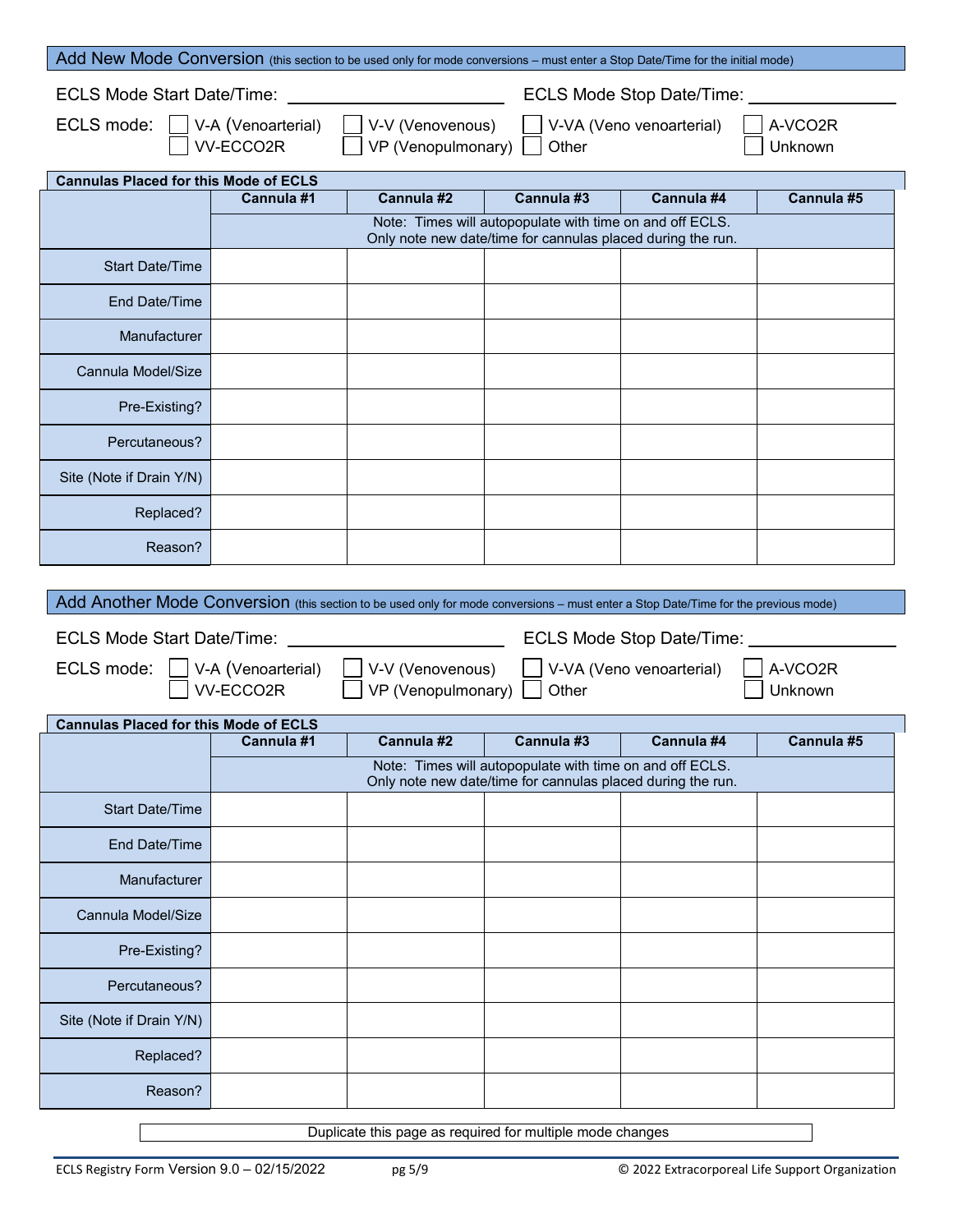#### **ICD-10 Diagnoses**

Primary Diagnosis: (check box as primary)

| Secondary Diagnoses: (unlimited) |  |
|----------------------------------|--|
|                                  |  |
|                                  |  |
|                                  |  |
|                                  |  |
|                                  |  |
|                                  |  |
|                                  |  |
|                                  |  |
|                                  |  |
|                                  |  |
|                                  |  |
|                                  |  |

## **CPT Procedure Codes** (List all relevant procedures related to the patient even if preceding this admission)

| Date/Time | Estimated?<br>Y/N | <b>Code/Procedure</b> |
|-----------|-------------------|-----------------------|
|           |                   |                       |
|           |                   |                       |
|           |                   |                       |
|           |                   |                       |
|           |                   |                       |
|           |                   |                       |
|           |                   |                       |
|           |                   |                       |
|           |                   |                       |
|           |                   |                       |
|           |                   |                       |
|           |                   |                       |
|           |                   |                       |
|           |                   |                       |
|           |                   |                       |
|           |                   |                       |
|           |                   |                       |
|           |                   |                       |
|           |                   |                       |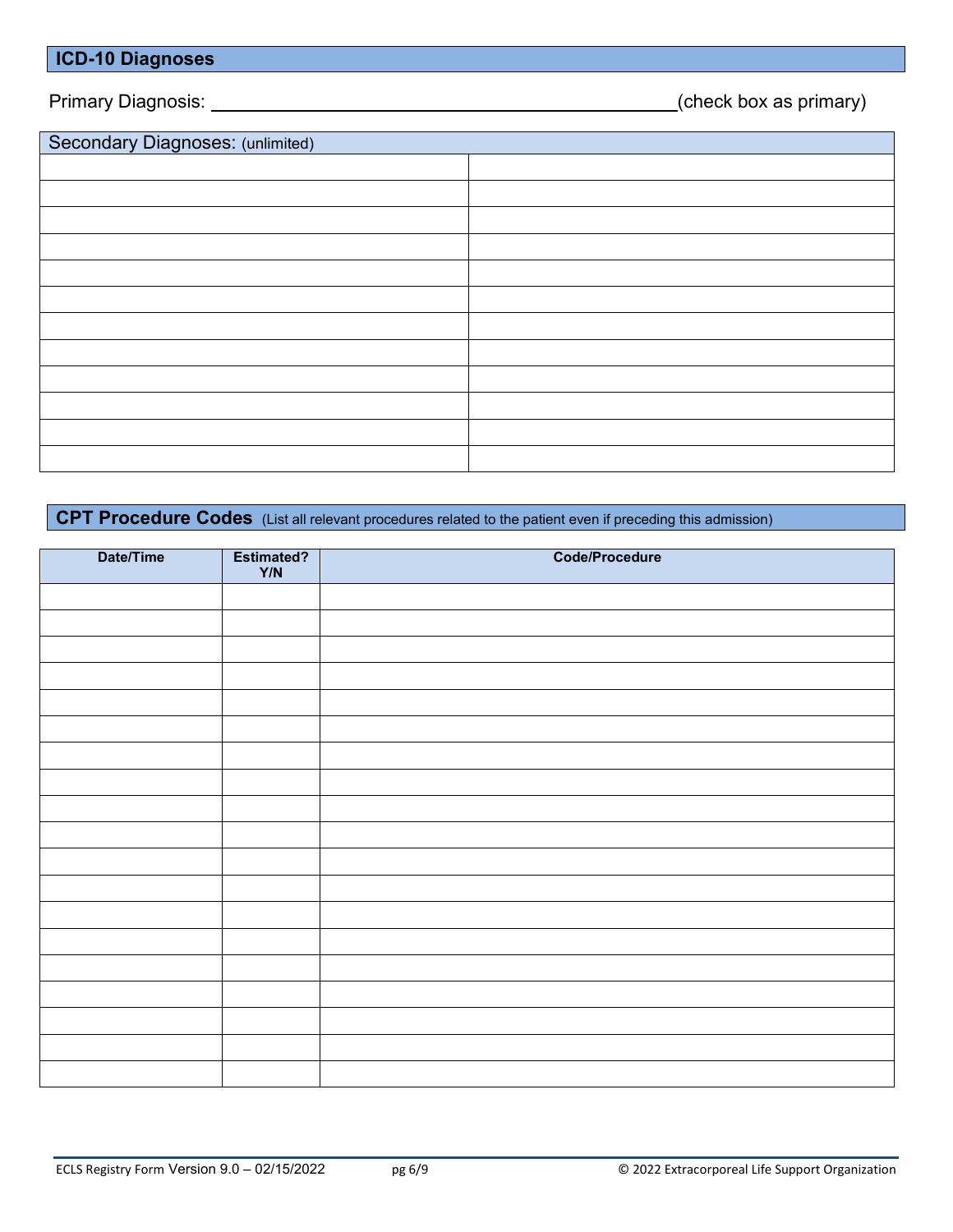#### **ECLS Complications**

- *Please see ELSO Registry Data Definitions for specifics regarding each complication definition.*
- *Enter multiple complications of the same type by 'add new complication' with new date/time for each occurrence.*
- *Complications that 'continue' for several days only need the first date of occurrence. (ie creatine >3.0) If the complication were to cease, and then re-occur, please enter the new date/time of the occurrence.*
- *A complication of Brain Death must be entered to allow a Date/Time of Death prior to ECMO Stop Date/Time.*
- *If a membrane lung failure or Blood Pump Failure is entered, an exchange should be entered in most circumstances.*

| <b>Mechanical</b>                       | Date/Time | Date/Time | Date/Time | Date/Time |
|-----------------------------------------|-----------|-----------|-----------|-----------|
| Oxygenator Failure                      |           |           |           |           |
| <b>Blood Pump Failure</b>               |           |           |           |           |
| Raceway Rupture                         |           |           |           |           |
| <b>Other Tubing Rupture</b>             |           |           |           |           |
| Cannula Problems                        |           |           |           |           |
| <b>Circuit Change</b>                   |           |           |           |           |
| Temp Reg Device<br>Malfunction          |           |           |           |           |
| Clots and Air Emboli                    |           |           |           |           |
| Thombosis/Clots in<br>Circuit Component |           |           |           |           |
| Clots Hemofilter                        |           |           |           |           |
| Air in Circuit                          |           |           |           |           |

| Hemorrhage                                      | Date/Time | Date/Time | Date/Time | Date/Time |
|-------------------------------------------------|-----------|-----------|-----------|-----------|
| GI Hemorrhage                                   |           |           |           |           |
| Peripheral Cannulation<br>Site Bleeding         |           |           |           |           |
| <b>Mediastinal Cannulation</b><br>Site Bleeding |           |           |           |           |
| <b>Surgical Site Bleeding</b>                   |           |           |           |           |

| Neurological                              | Date/Time | Date/Time | Date/Time | Date/Time |
|-------------------------------------------|-----------|-----------|-----------|-----------|
| <b>Brain Death</b>                        |           |           |           |           |
| Seizures Clinically<br>Determined         |           |           |           |           |
| Seizures Confirmed by<br>EEG              |           |           |           |           |
| CNS Diffuse Ischemia                      |           |           |           |           |
| <b>CNS</b> Infarction                     |           |           |           |           |
| Intra/extra Parenchymal<br>CNS Hemorrhage |           |           |           |           |
| Intraventricular CNS<br>Hemorrhage        |           |           |           |           |
| Neurosurgical<br>intervention performed   |           |           |           |           |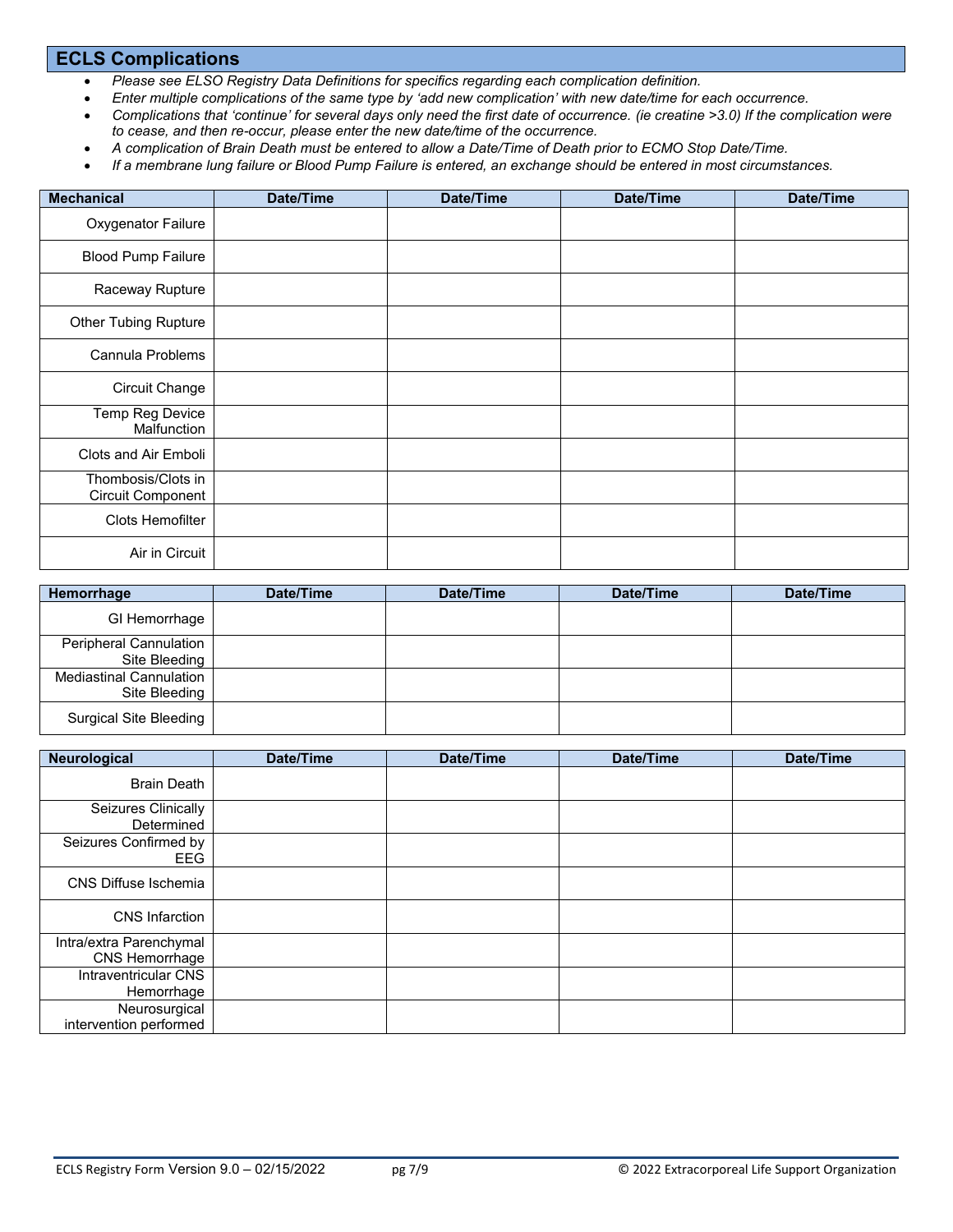### **ECLS Complications (cont'd)**

| Renal                                 | Date/Time | Date/Time | Date/Time | Date/Time |
|---------------------------------------|-----------|-----------|-----------|-----------|
| Creatinine $1.5 - 3.0$                |           |           |           |           |
| Creatinine $> 3.0$                    |           |           |           |           |
| Renal Replacement<br>Therapy Required |           |           |           |           |

| <b>Cardiovascular</b> | Date/Time | Date/Time | Date/Time | Date/Time |
|-----------------------|-----------|-----------|-----------|-----------|
| CPR Required          |           |           |           |           |
| Cardiac Arrhythmia    |           |           |           |           |
| Tamponade (not blood) |           |           |           |           |
| Tamponade (blood)     |           |           |           |           |

| Pulmonary            | Date/Time | Date/Time | Date/Time | Date/Time |
|----------------------|-----------|-----------|-----------|-----------|
| Pneumothorax         |           |           |           |           |
| Pulmonary Hemorrhage |           |           |           |           |

| <b>Metabolic</b>   | Date/Time | Date/Time | Date/Time | Date/Time |
|--------------------|-----------|-----------|-----------|-----------|
| Hyperbilirubinemia |           |           |           |           |
| Moderate Hemolysis |           |           |           |           |
| Severe Hemolysis   |           |           |           |           |

| <b>Patient Limb</b>                            | Date/Time | Date/Time | Date/Time | Date/Time |
|------------------------------------------------|-----------|-----------|-----------|-----------|
| <b>Compartment Syndrome</b>                    |           |           |           |           |
| Fasciotomy                                     |           |           |           |           |
| Amputation                                     |           |           |           |           |
| Ischemia Requiring Limb<br>Reperfusion Cannula |           |           |           |           |

#### **Infections** (pre and those occurring on ECMO)

| Date/Time/Estimated? | <b>Culture Site</b> | <b>Organism Type</b> | <b>Organism</b> |
|----------------------|---------------------|----------------------|-----------------|
|                      |                     |                      |                 |
|                      |                     |                      |                 |
|                      |                     |                      |                 |
|                      |                     |                      |                 |
|                      |                     |                      |                 |
|                      |                     |                      |                 |
|                      |                     |                      |                 |

 Sites: Blood, Bone, Cerebrospinal fluid, Peritoneal fluid, Pleural fluid, Respiratory tract, Skin/soft tissue, Stool, Urine, Wound – surgical, Wound – traumatic, Other, Unknown

Type: All, Unknown, Gram+ Bacteria, Gram– Bacteria, Mycobacterium, Fungus (yeast and mold), Viruses and Prions, Protozoa

Selection of Type will populate specific associated organisms.

Organisms are listed in the Data Definiitons. If an organism is not listed, please contact RegistrySupport@elso.org